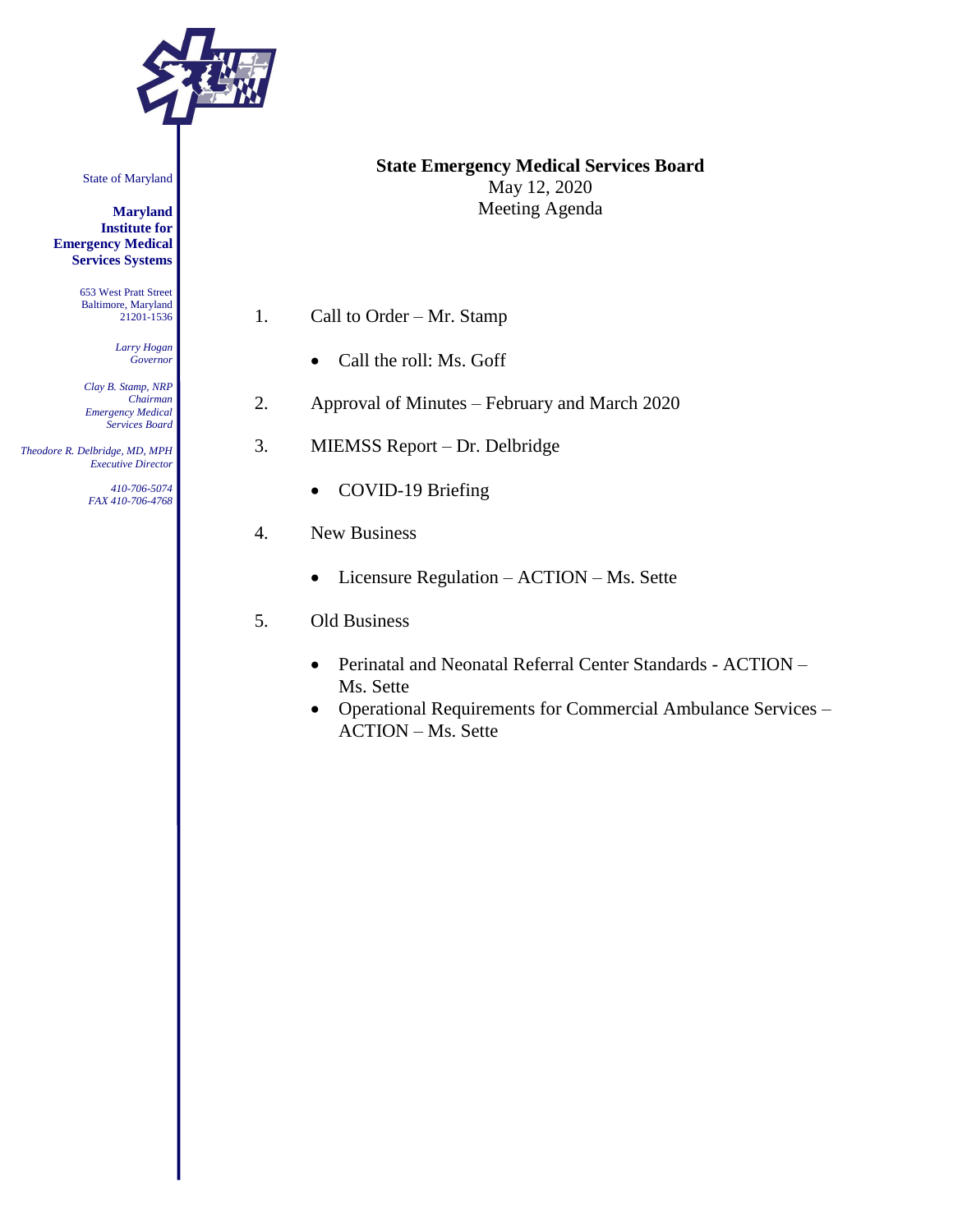# **.13 Requirements for Individuals With a Provisional License or Certificate to Obtain a Full License or Certificate**

A. A holder of a provisional EMS license or certificate issued pursuant to the Executive Order Augmenting the Emergency Medical Services Work Force, (Order # 20-03-19-03) under authority of the Proclamation of March 5, 2020, as extended from time to time, in which the Governor of Maryland proclaimed that a state of emergency and catastrophic health emergency existed within the entire State of Maryland in an effort to control and prevent the spread of COVID-19, shall receive shall receive a license or certificate under Education Article 13-516, provided the holder submits an application and completes the requirements set forth below within the required timeframe and provided the holder does not have a pending disciplinary matter or is otherwise subject to denial. During the required timeframe the holder will remain provisionally licensed or certified and may continue to practice EMS. If the holder fails to submit an application or complete the requirements within the required timeframe, the provisional certificate or license will expire.

B. Emergency Medical Technicians.

(1) Provisional EMT certification obtained as a student:

(a) A provisional EMT who obtained provisional EMT certification as a student shall complete the requirements of COMAR 30.02.03.03D within 180 days of the expiration or rescission of the Proclamation.

 (b) A provisional EMT who obtained provisional EMT certification as a student who affiliated with an EMS operational program and provided EMS during the catastrophic health emergency shall have met the requirement to complete an internship in COMAR 30.02.02.03D (2).

(2) Provisional EMT certification obtained via reciprocity:

(a) A provisional EMT who obtained EMT certification via reciprocity shall, within 180 days of the expiration or rescission of the Proclamation:

(i) If registered with the National Registry of Emergency Medical Technicians (NREMT) as an EMT, successfully complete a protocol review session approved by MIEMSS; or

(ii) If not registered with the NREMT as an EMT,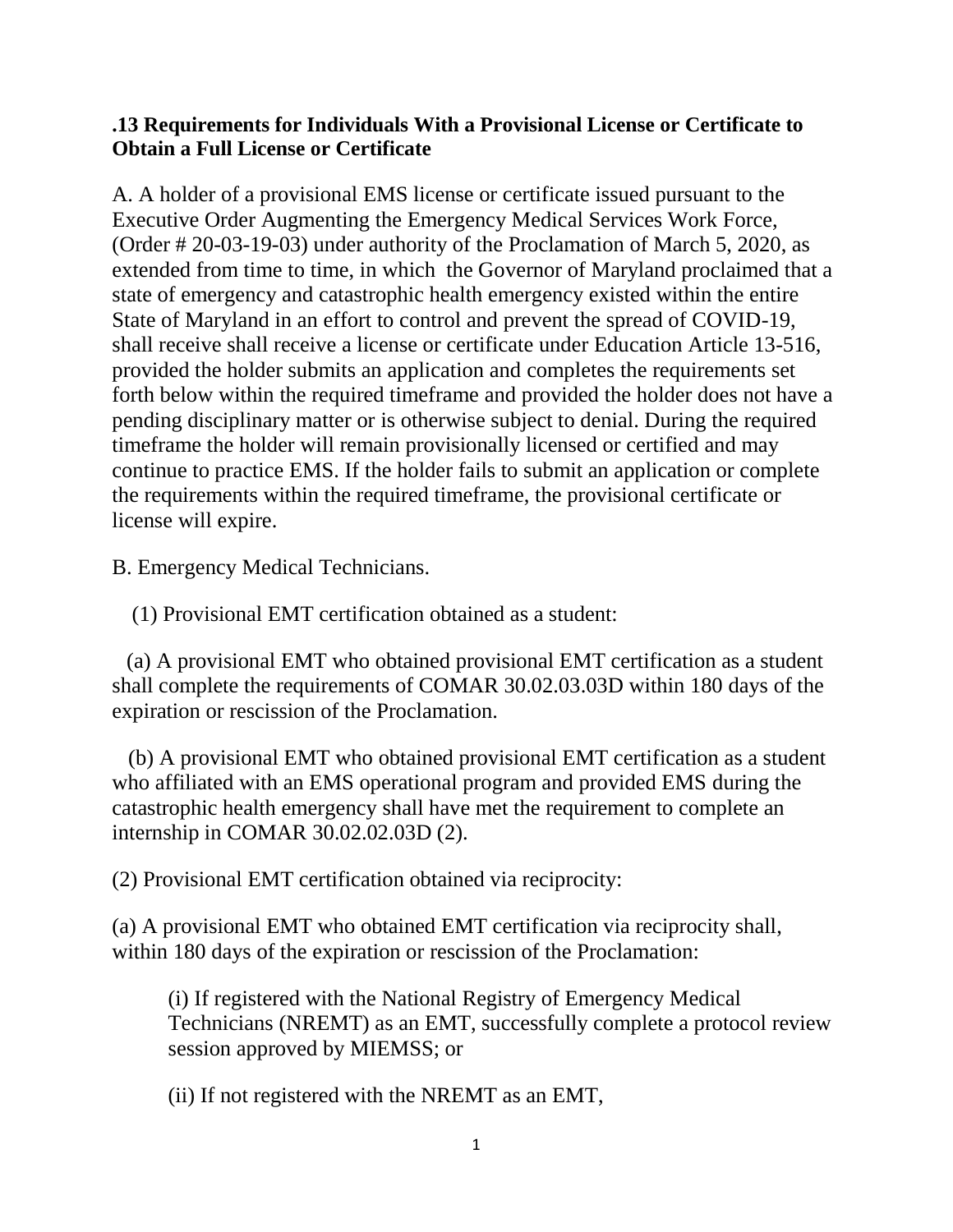(a) Document successful completion of 24 hours of EMS continuing education within the past 12 months; and

(b) Successfully complete a protocol review session approved by MIEMSS.

(3) Provisional EMT certification obtained through reinstatement:

(a) A provisional EMT who held an expired EMT certificate and was reinstated with a provisional certificate shall meet the following requirements within 180 days of the expiration or rescission of the Proclamation:

(i) If the provisional EMT has previously passed the NREMT cognitive exam, the provisional EMT must provide documentation that:

(a) While holding a provisional certificate the provisional EMT was affiliated with an EMS operational program and provided EMS during the catastrophic health emergency; and

(b) Document successful completion of 24 hours of EMS continuing education in the past 12 months.

(b) If the provisional EMT has never passed the NREMT cognitive examination, and was lapsed for one year or less, the provisional EMT shall within 180 days of the expiration or rescission of the Proclamation:

(i) Provide documentation that while holding a provisional certificate the provisional EMT was affiliated with an EMS operational program and provided EMS during the catastrophic health emergency; and

(ii) Document successful completion of 24 hours of EMS continuing education within the past 12 months.

 (c) If the provisional EMT has never passed the NREMT cognitive examination, and was lapsed for more than one year but less than three years, the provisional EMT shall within 180 days of the expiration or rescission of the Proclamation:

> (i) Provide documentation that while holding a provisional certificate the provisional EMT was affiliated with an EMS operational program and provided EMS during the catastrophic health emergency;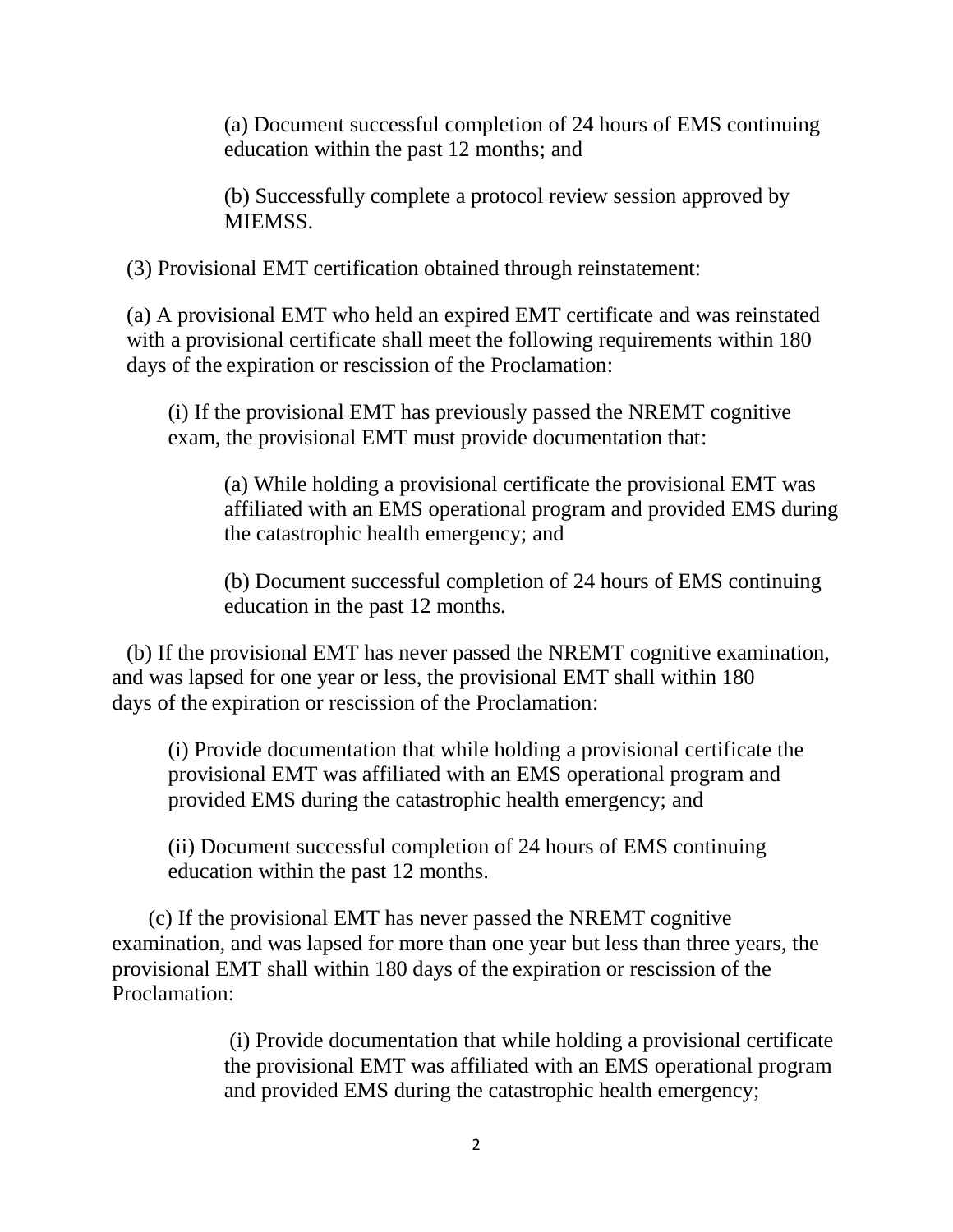(ii) Document successful completion of 24 hours of EMS continuing education within the past 12 months; and

(iii) Successfully complete the cognitive reinstatement examination approved by MIEMSS.

(d) If the provisional EMT has never passed the NREMT cognitive examination, and was lapsed for more than three years, the provisional EMT shall within 180 days of the expiration or rescission of the Proclamation:

(i) Provide documentation that while holding a provisional certificate the provisional EMT was affiliated with an EMS operational program and provided EMS during the catastrophic health emergency;

(ii) Document successful completion of 24 hours of EMS continuing education within the past 12 months; and

(iii) Successfully complete the cognitive and psychomotor reinstatement examinations approved by MIEMSS.

C. Paramedic

(1) Provisional paramedic license obtained as a student.

A provisional paramedic who obtained provisional licensure as a student shall:

(a) Pass the NREMT cognitive examination within180 days of the expiration or rescission of the Proclamation; and

(b) Pass the psychomotor NREMT examination and document current active, non-provisional status registration as a paramedic with the NREMT by December 31, 2021.

(2) Provisional paramedic license obtained via reciprocity.

A provisional paramedic who obtained provisional licensure via reciprocity shall within 180 days of the expiration or rescission of the Proclamation: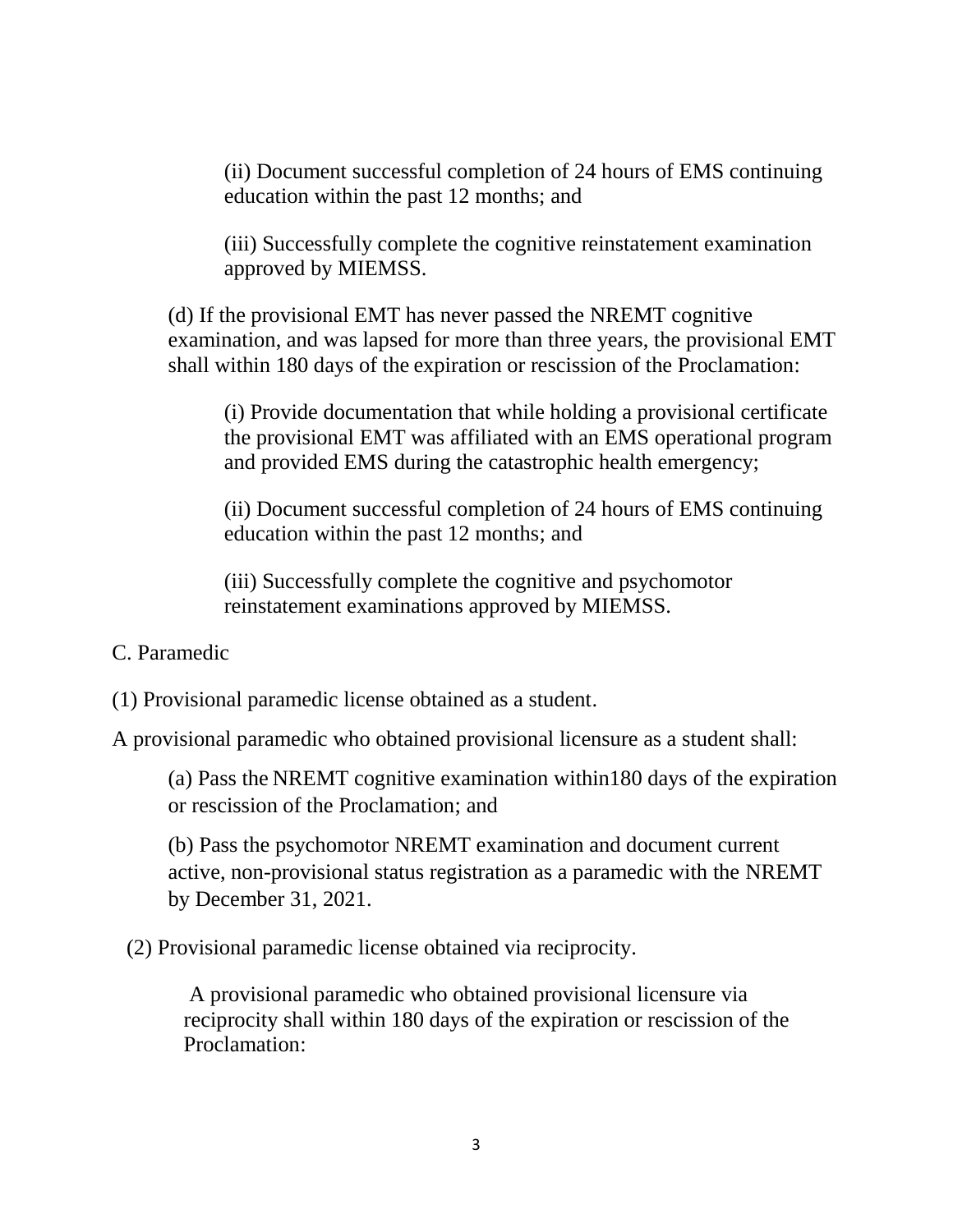(a) Document current active, non-provisional status as a paramedic with the NREMT; and

(b) Successfully complete a protocol review session approved by MIEMSS.

(3) Provisional paramedic license obtained through reinstatement.

 A provisional paramedic who obtained provisional licensure through reinstatement shall, within 180 days of the expiration or rescission of the Proclamation, provide documentation that while holding a provisional license the provisional paramedic was affiliated with an EMS operational program and provided EMS during the catastrophic health emergency; and

(a) (i) Document current active, non-provisional status as a paramedic with the NREMT; and

 (ii) Successfully complete a protocol review session approved by MIEMSS; or

 (b) (i) Pass the NREMT cognitive examination within 180 days of the expiration or rescission of the Proclamation;

 (ii) Pass the psychomotor NREMT examination and document current active, non-provisional status registration as a paramedic with the NREMT by December 31, 2021; and

(iii) Complete a protocol review session approved by MIEMSS within 180 days of the expiration or rescission of the Proclamation.

C. Emergency Medical Responder

(1) Provisional EMR certification obtained as a student.

A provisional EMR who obtained EMR certification as a student must complete the requirements of COMAR 30.02.02.03C within 180 days of the expiration or rescission of the Proclamation.

(2) Provisional EMR certification obtained through reinstatement.

 A provisional EMR who obtained provisional EMR certification through reinstatement shall within 180 days of the expiration or rescission of the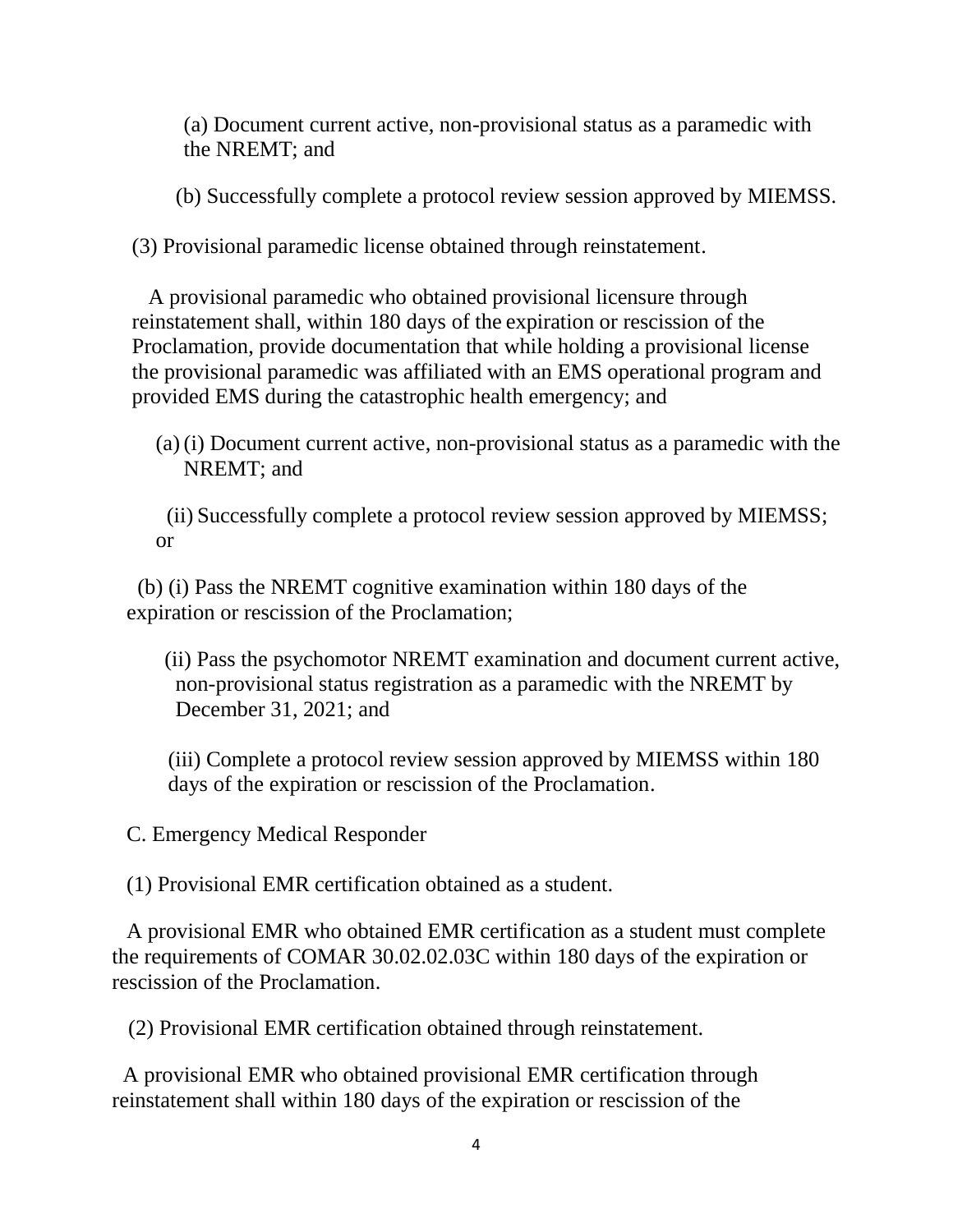Proclamation provide documentation that the provisional EMR affiliated with an EMS operational program and provided EMS during the Catastrophic Health Emergency.

(3) Provisional EMR certification obtained via reciprocity.

A provisional EMR who obtained provisional EMR certification via reciprocity shall within 180 days of the expiration or rescission of the Proclamation provide documentation that while holding the provisional certificate the provisional EMR affiliated with an EMS operational program and provided EMS during the Catastrophic Health Emergency.

D. Cardiac Rescue Technicians

(1) Provisional CRT license obtained through reinstatement.

A provisional CRT who held an expired CRT license and was reinstated with a provisional license shall within 180 days of the expiration or rescission of the Proclamation:

(a) Document successful completion of 60 hours of continuing education equivalent to the requirements for National Registry paramedic renewal within the past 24 months; and

(b)Successfully complete a protocol review session approved by MIEMSS.

E. Emergency Medical Dispatchers

(1) Provisional EMD license obtained as a student:

A provisional EMD who obtained provisional EMD licensure as a student shall complete the requirements of COMAR 30.02.03.03G within 180 days of the expiration or rescission of the Proclamation.

(2) Provisional EMD license obtained via reciprocity.

A provisional EMD who obtained provisional licensure via reciprocity shall meet the requirements of 30.02.02.04D within 180 days of the expiration or rescission of the Proclamation.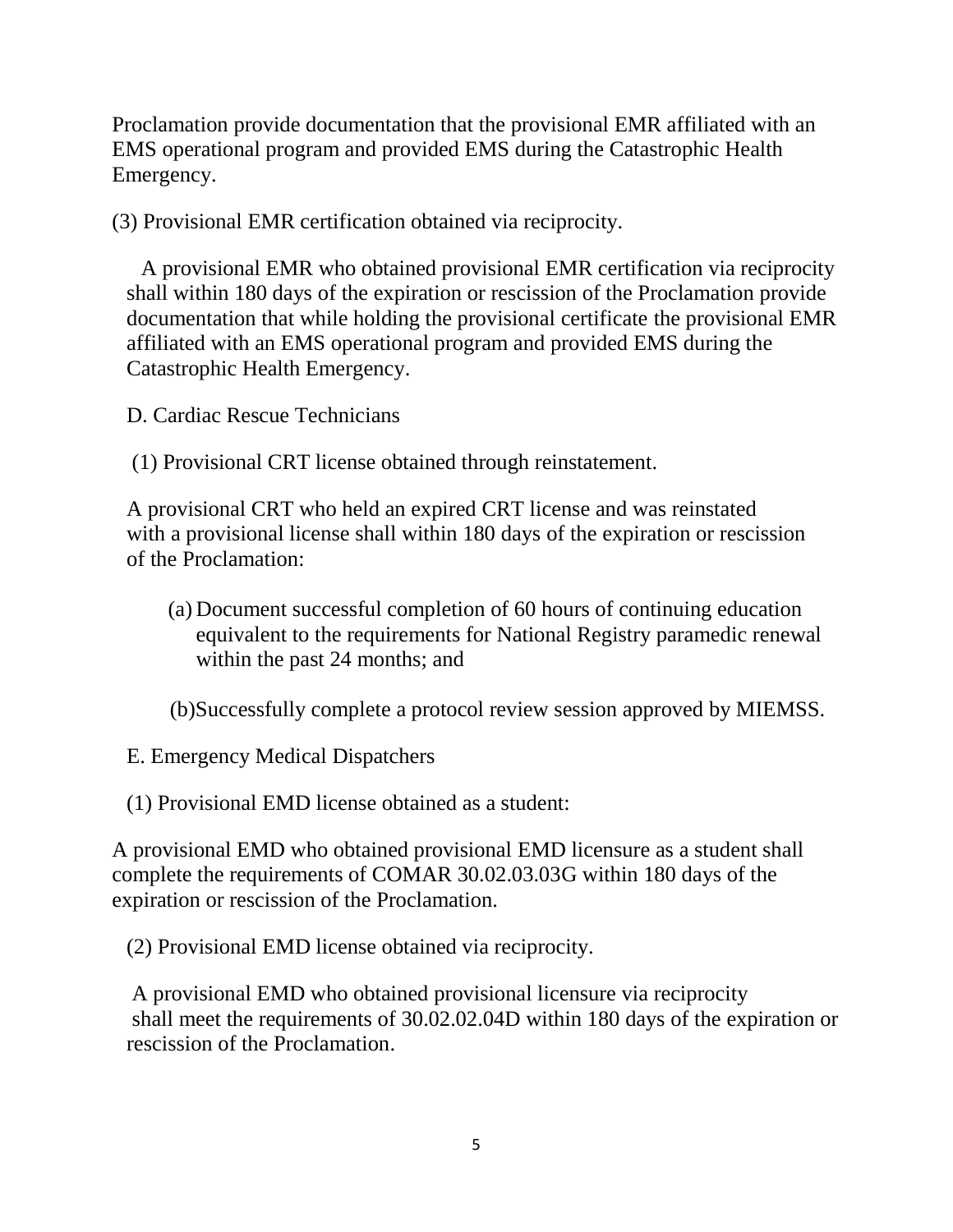(3) Provisional EMD licensure obtained through reinstatement:

A provisional EMD who held an expired EMD license and was reinstated with a provisional EMD license shall meet the requirements of COMAR 30.02.02.09D within 180 days of the expiration or rescission of the Proclamation.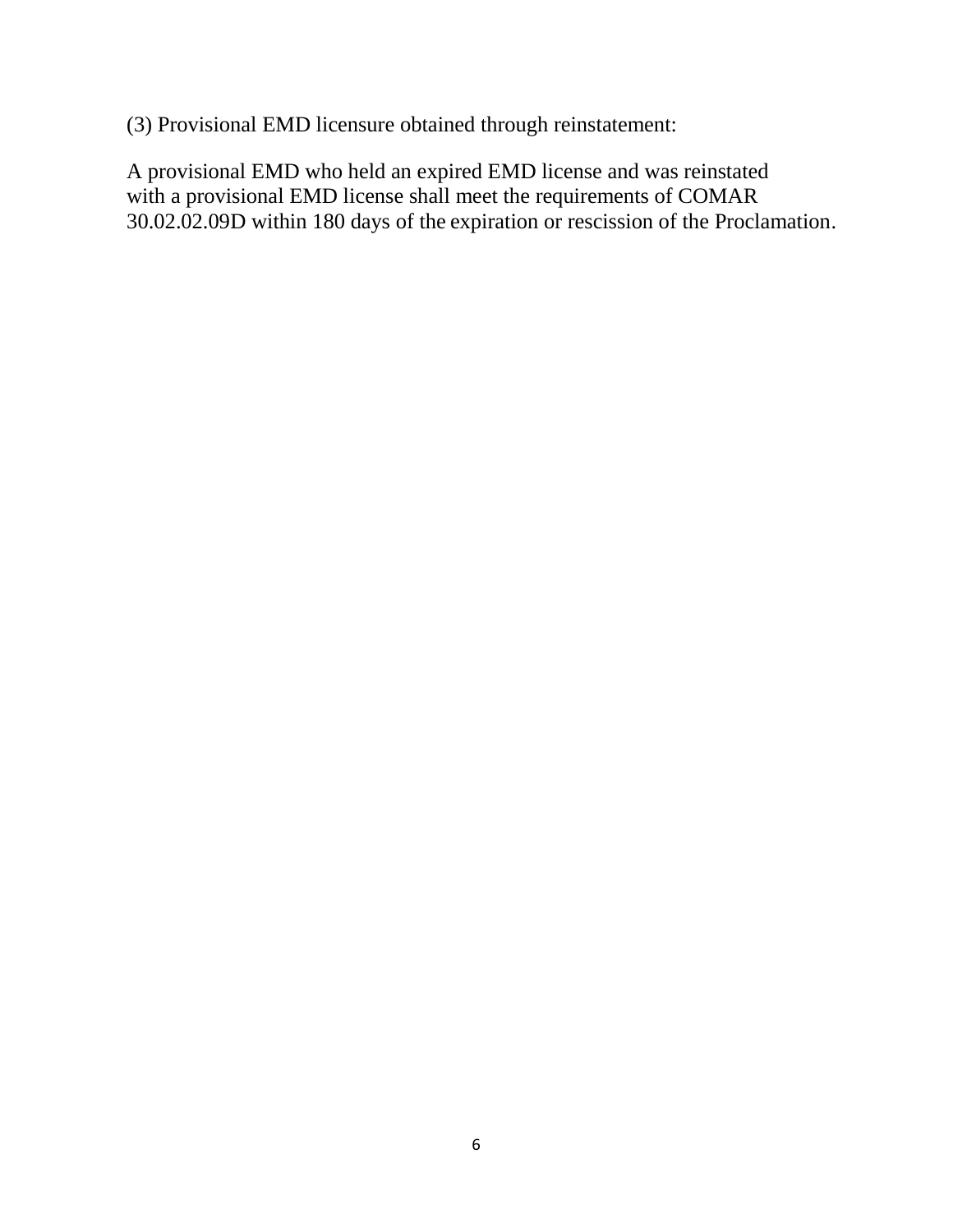## **EMS Provisional Status to Full Certification or Licensure**

- All individuals who desire to progress from Provisional Status to Full Certification/Licensure must file an application to do so within 180 days after the end of the emergency period
- To be eligible to progress from Provisional Status to Full Certification /Licensure, all requirements must be completed within the timeframe indicated
- Provisional Status personnel may provide EMS until end of emergency period + 180 days. Paramedics may continue to provide EMS under their provisional NREMT certification until December 31, 2021.
- ALL Provisional Statuses other than paramedics terminate at end of emergency period + 180 days
- COMAR 30.02.02.09E applies to individuals who are reinstated.

# **Emergency Medical Responder (EMR) – Provisional Status to Full Certification**

- 1. Student Within 180 days of end of the emergency period, complete remaining requirements in COMAR 30.02.03.03 C:
	- Pass cognitive exam (National Registry)
	- Pass psychomotor exam
- 1. Reinstatement
	- Must have affiliated with EMSOP and provided EMS during emergency period
- 2. Reciprocity
	- Must have affiliated with EMSOP and provided EMS during emergency period

## **Emergency Medical Technician (EMT) – Provisional Status to Full Certification**

- 1. Student Within 180 days of the end of the emergency period, complete remaining requirements in COMAR 30.02.03.03 D:
	- Pass cognitive exam (National Registry)
	- Pass psychomotor exam
	- Internship (satisfied if affiliated with an EMSOP and provided EMS during emergency)
	- **•** Affiliation
- 1. Reciprocity
	- If registered with National Registry as an EMT, complete MIEMSS-approved Protocol Review Session
	- If not registered with National Registry as an EMT
		- o Completed 24 hours of EMS continuing education within past 12 months; and
		- o Successful completion of MIEMSS-approved Protocol Review session.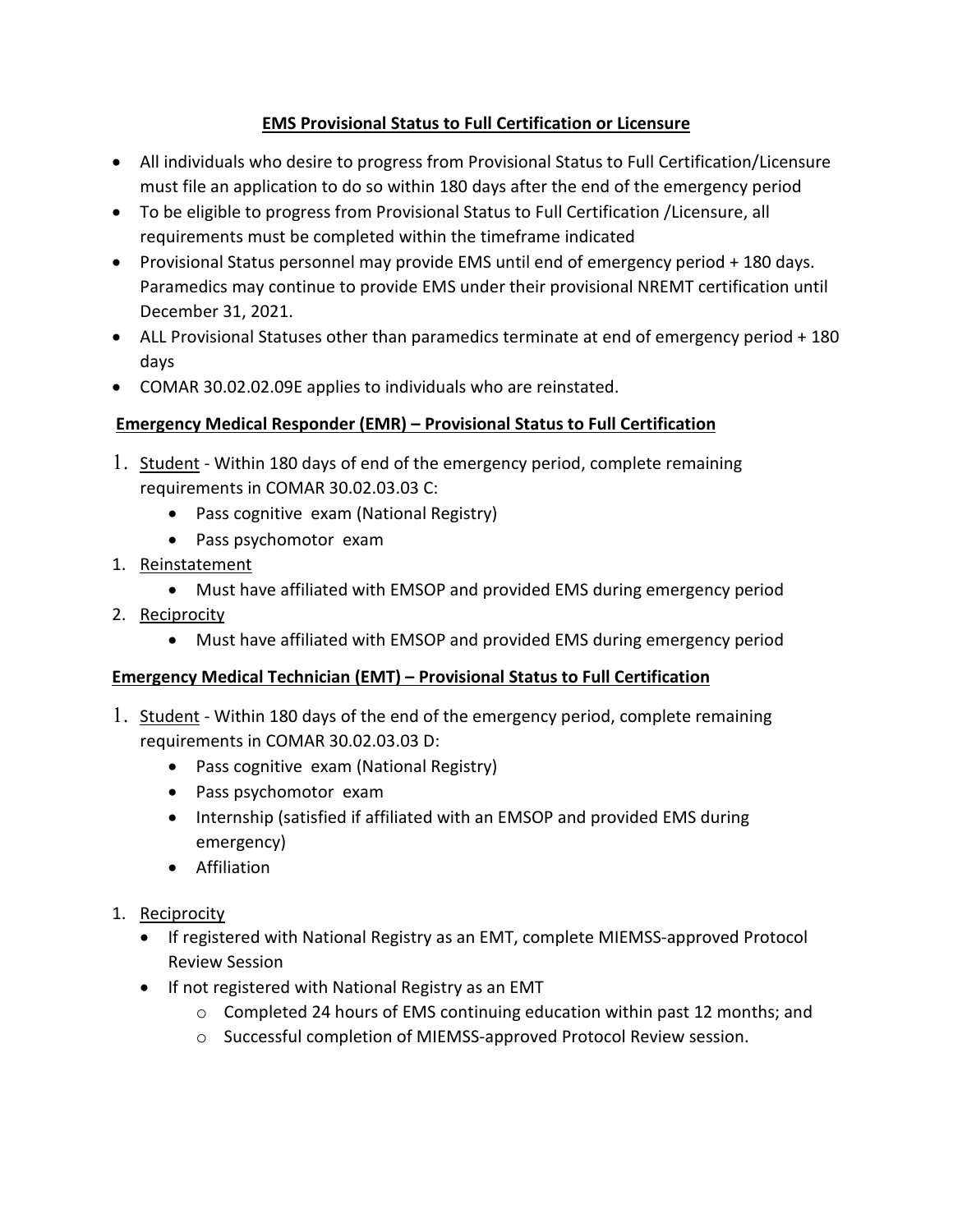- 2. Reinstatement
	- If previously passed NREMT cognitive exam
		- $\circ$  Must have affiliated with EMSOP and provided EMS during emergency period; and
		- o Completed 24 hrs EMS continuing education in past 12 months.
	- If never passed NREMT cognitive exam and lapsed 1 year or less
		- o Must have affiliated with EMSOP and provided EMS during emergency period; and
		- o Completed 24 hrs EMS continuing education in past 12 months.
	- If never passed NREMT cognitive exam and lapsed more than 1 year but not later than 3 years:
		- o Must have affiliated with EMSOP and provided EMS during emergency period;
		- $\circ$  Completed 24 hrs EMS continuing education in past 12 months; and
		- o Pass cognitive reinstatement exam.
	- If never passed NREMT cognitive exam and lapsed more than 3 years
		- $\circ$  Must have affiliated with EMSOP and provided EMS during emergency period;
		- o Completed 24 hrs EMS continuing education in past 12 months;
		- o Pass cognitive reinstatement exam; and
		- o Pass psychomotor exam.

## **Cardiac Rescue Technician – Provisional Status to Full Licensure**

- 1. Reinstatement Within 180 days of the end of the emergency period:
	- Completed 60 hours of continuing education within past 24 months equivalent to NREMT requirements for paramedic
	- Complete MIEMSS-approved Protocol Review Session

## **Paramedic**

- 1. Student
	- Pass NREMT Paramedic cognitive exam within 180 days of the end of the emergency period; and
	- Complete NREMT psychomotor exam and document current, non-provisional status registration as a paramedic with NREMT by December 31, 2021.
- 2. Reciprocity Within 180 days of the end of the emergency period:
	- Document current, active, non-provisional status as a paramedic with NREMT; and
	- Successful completion of MIEMSS-approved Protocol Review session.
- 3. Reinstatement
	- Must have affiliated with EMSOP and provided EMS during emergency period; AND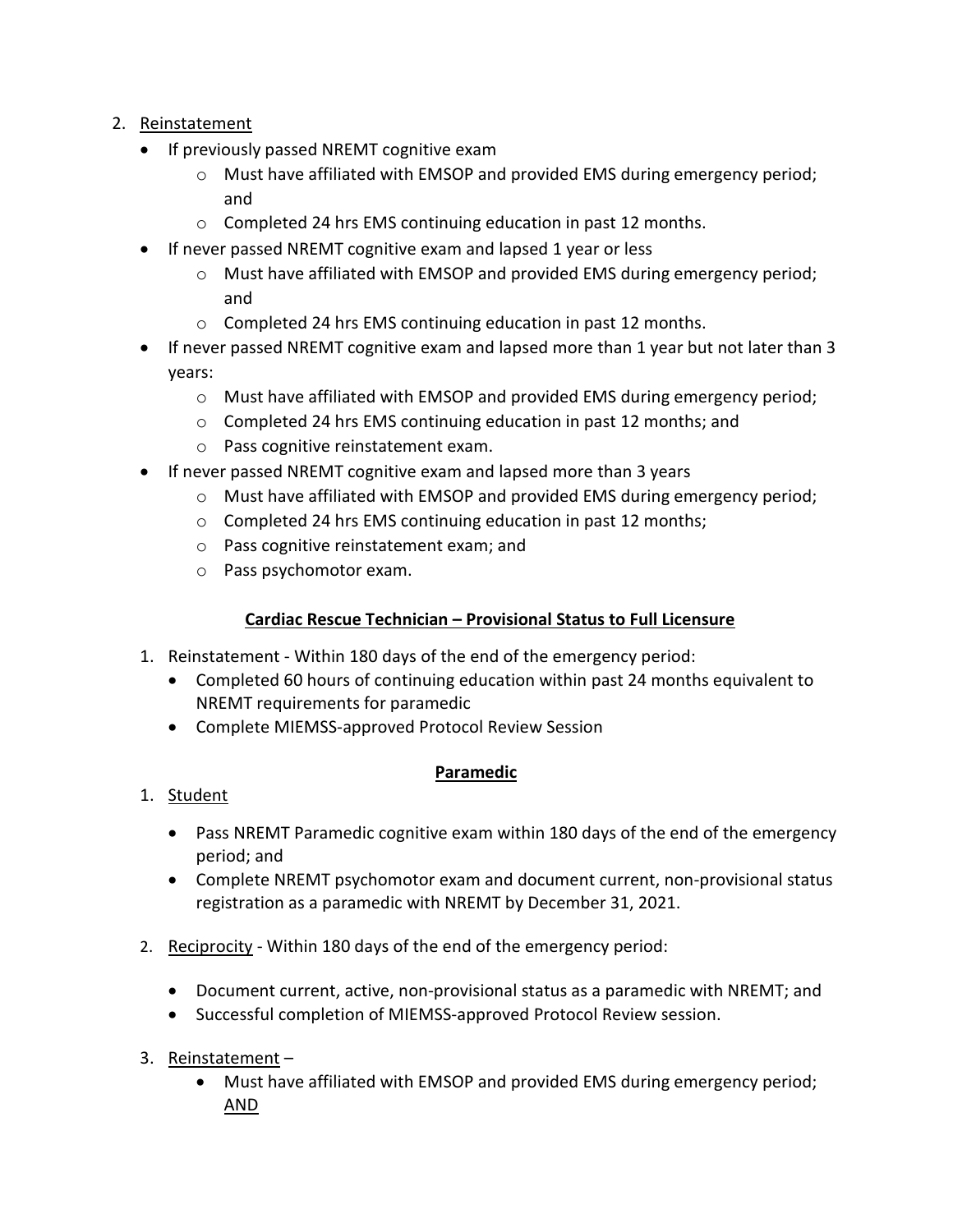## **Either**

- Possesses current active, non-provisional status as a paramedic with NREMT; and
- Successful completion of Protocol Review Session.

Or

- Pass the NREMT cognitive exam for paramedics within 180 days of the end of the emergency period;
- Pass NREMT psychomotor exam and document current, non-provisional status registration as a paramedic with NREMT by December 31, 2021; and
- Complete MIEMSS-approved Protocol Review Session within 180 days of the end of the emergency period.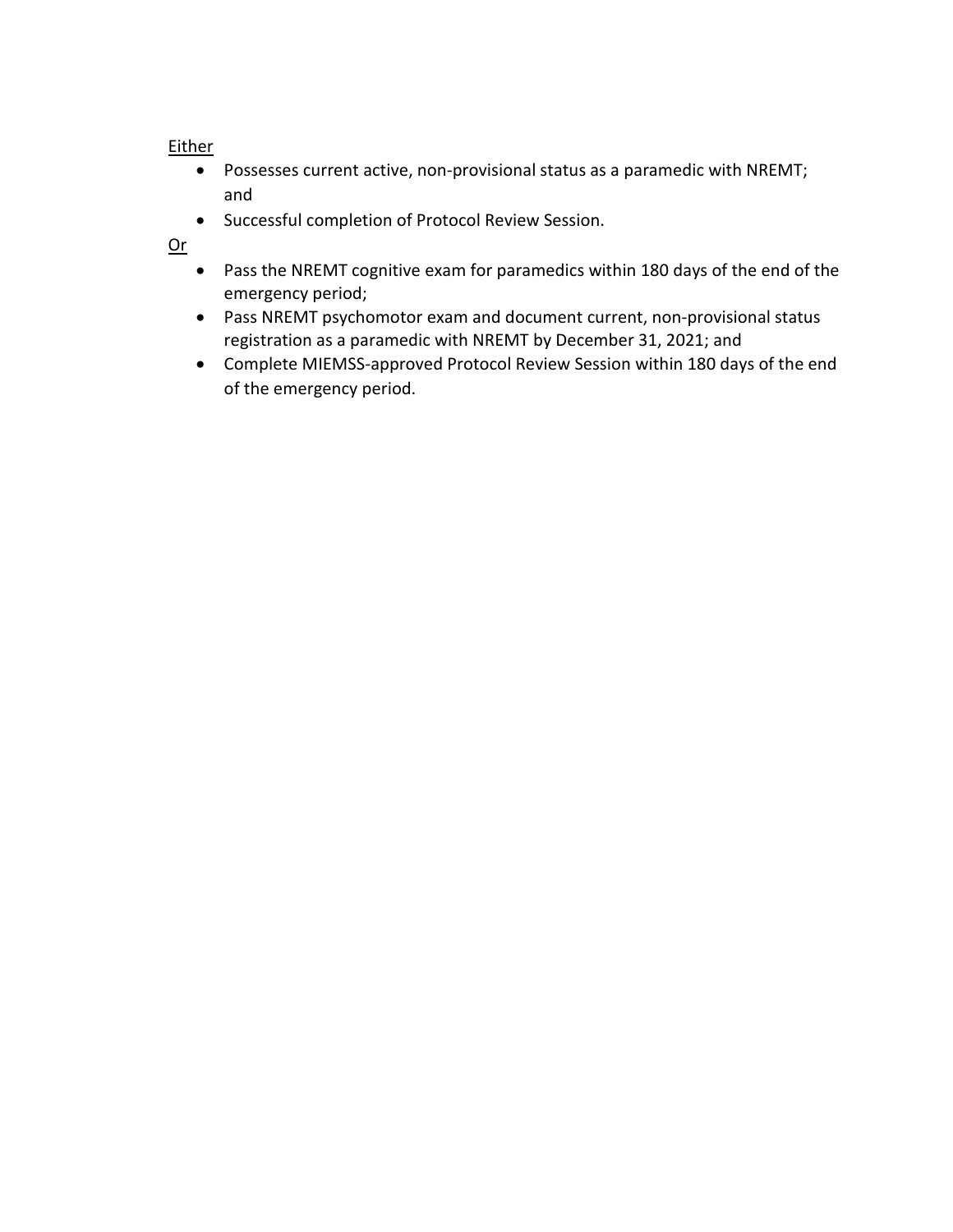

State of Maryland

**Maryland Institute for Emergency Medical Services Systems** 

> 653 West Pratt Street Baltimore, Maryland 21201-1536

> > *Larry Hogan Governor*

*Clay B. Stamp, NRP Chairman Emergency Medical Services Board* 

 *Theodore R. Delbridge, MD, MPH Executive Director* 

> *410-706-5074 FAX 410-706-4768*

## **State Emergency Medical Services Board May 12, 2020 Via Conference Call Only**

#### **Minutes**

#### **Board Members Present:**

Clay Stamp, Chairperson; Sherry Adams, Vice Chairperson; Stephan Cox; William J. Frohna, MD; Dany Westerband, MD; James Scheulen, PA; Sally Showalter, RN; Wayne Tiemersma; Mary Alice Vanhoy, MSN

**Board Members Absent:** Dean E. Albert Reece, MD;

#### **Others Present:**

**MSPAC:** Major Tagliaferri; Capt. McMinn

**MIEMSS**: Dr. Delbridge; Ms. Gainer; Ms. Abramson; Ms. Aycock; Dr. Bailey; Mr. Bilger; Mr. Brown; Ms. Chervon; Dr. Chizmar; Dr. Floccare; Ms. Mays; Mr. Naumann; Mr. Linthicum; Mr. Buckson; Mr. Sidik; Mr. Schaefer; Ms. Wright-Johnson; Ms. Goff

**OAG:** Mr. Magee; Ms. Sette

**RACSTC:** Dr. Snedeker

**MSFA:** 2nd VP Mr. McCrea; Ms. Tomanelli

Chairman Stamp called the meeting to order at 9:05am

Ms. Goff called the roll.

Mr. Stamp thanked the Board and members, MIEMSS and partners (MSFA, MFRI and RACSTC) for taking time to meet after over seven weeks of dealing with this health crisis and thanked Dr. Delbridge for the extraordinary efforts undertaken by him and the MIEMSS staff.

Mr. Stamp extended his appreciation for all of EMS especially during EMS week May  $16<sup>th</sup>$ through May 23rd.

Mr. Stamp asked for approval of the February and April 2020 EMS Board meeting minutes.

**ACTION: A motion was made by Dr. Westerband; seconded by Ms. Vanhoy and unanimously approved to accept the Feb 10, 2020, minutes of EMS Board as written.** 

**ACTION: A motion was made by Mr. Scheulen; seconded by Ms. Adams and unanimously approved to accept the April 14, 2020, minutes of EMS Board as written.**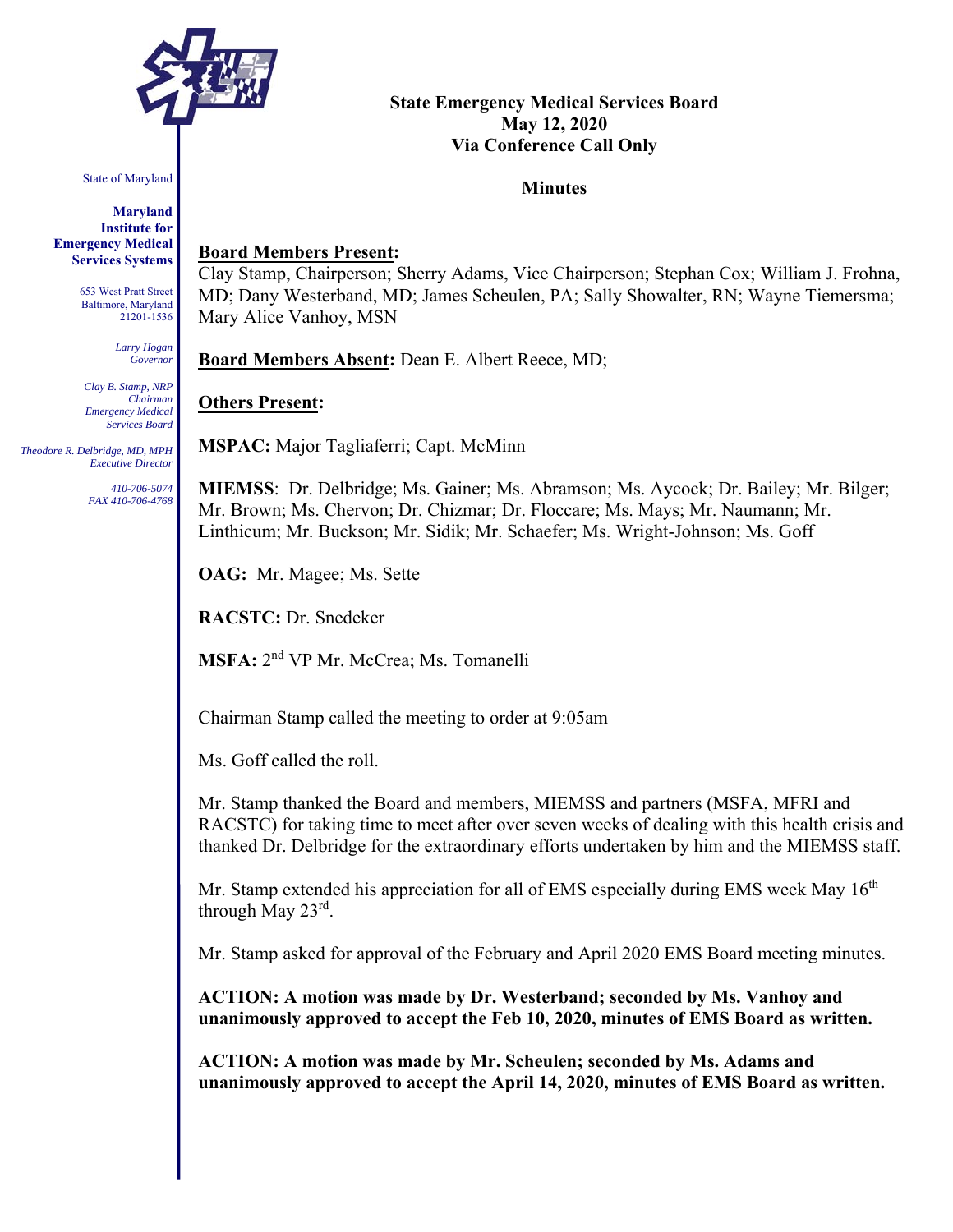## **MIEMSS REPORT**

## National EMS Week is May  $17<sup>th</sup>$  through May  $23<sup>rd</sup>$

Dr. Delbridge wished all Maryland EMS clinicians a safe and healthy EMS Week. Although, most normal activities have been curtailed due to the COVID-19, the following designations are given for each day of EMS Week: Monday - EMS Education Day Tuesday - Safety Tuesday Wednesday - EMS for Children Day Thursday - Save-A-Life Day (CPR & Stop the Bleed) Friday - EMS Recognition Day

#### MIEMSS / Ambulances@Hospitals Dashboard (@HA)

Dr. Delbridge gave an update on the Hospital Dashboard "@HA" (Ambulances at Hospitals) platform to provide real-time information on the number of ambulances waiting at hospital to monitor offload times. He said MIEMSS is working on including additional jurisdictions to provide real time awareness of EMS-ED interface.

#### COVID-19

Dr. Delbridge gave an overview of the numbers of PUIs treated and transported by EMS public safety and commercial services. He said that the number of ambulance- transported COVID-19 patients is leveling off.

Dr. Delbridge gave an overview some of the current MIEMSS COVID-19 activities, which include: daily morning conference calls with MDH, MEMA, and others for situational awareness and planning); daily surge planning group calls for robust organization planning, clinical awareness and EMS perspective); daily State Emergency Operations Center staffing; weekly calls with EMS jurisdictions, commercial services and medical directors, as well as bi-weekly calls with 911 centers.

Dr. Delbridge also highlighted information available through the MIEMSS Dashboard tracking, including staffed in-patient beds available statewide and Mechanical ventilators in Maryland. He said pending issues include the development of alternative care sites with transportation plans and the rollout of COVID-19 testing for EMS personnel.

Dr. Delbridge said that MIEMSS has processed 603 Clinical Nurse Externs, with another 124 pending and 76 Clinical Respiratory Externs with 1 additional pending.

Dr. Delbridge also provided the current numbers of Provisional EMS licenses and certifications. He also highlighted the components of a proposed regulation that would permit Provisional EMS clinicians to become fully certified or licensed.

Mr. Stamp said that MIEMSS has developed a statewide footprint due to all of the COVID activities. Dr. Delbridge said that some of the data that is being collected has potential for academic use. He thanked Mr. Naumann, MIEMSS' Director of Regional Programs, for his work with CRISP on the hospital data being collected for us on the Dashboard.

Ms. Adams said that the MIEMSS Dashboard is a great resource for situational awareness.